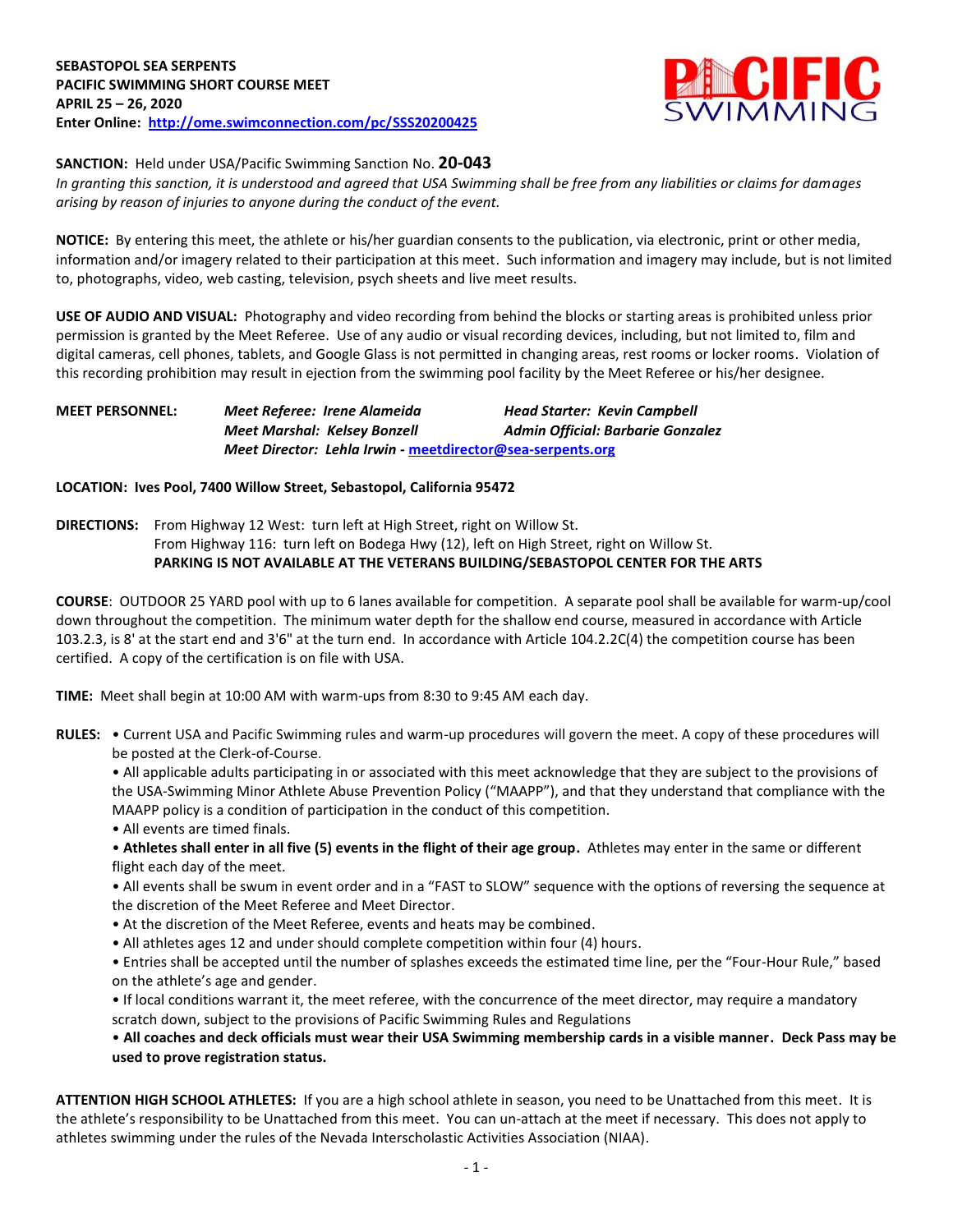**UNACCOMPANIED ATHLETES:** Any USA Swimming athlete-member competing at the meet must be accompanied by a USA Swimming member-coach for the purposes of athlete supervision during warm-up, competition and warm-down. If a coachmember of the athlete's USA Swimming Club does not attend the meet to serve in said supervisory capacity, it is the responsibility of the athlete or the athlete's legal guardian to arrange for supervision by a USA Swimming member-coach. The Meet Director or Meet Referee may assist the athlete in making arrangements for such supervision; however, it is recommended that such arrangements be made in advance of the meet by the athlete's USA Swimming Club Member-Coach.

**RACING STARTS:** Athletes must be certified by a USA Swimming member-coach as being proficient in performing a racing start, or must start the race in the water. It is the responsibility of the athlete or the athlete's legal guardian to ensure compliance with this requirement.

**RESTRICTIONS:** • Smoking and the use of other tobacco products is prohibited on the pool deck, in the locker rooms, in spectator seating, on standing areas and in all areas used by athletes, during the meet and during warm-up periods.

- Sale and use of alcoholic beverages are prohibited in all areas of the meet venue.
- No glass containers are allowed in the meet venue.
- No propane heater is permitted except for snack bar/meet operations.
- All shelters must be properly secured.
- Deck Changes are prohibited.

• Destructive devices, to include but not limited to, explosive devices and equipment, firearms (open or concealed), blades, knives, mace, stun guns and blunt objects are strictly prohibited in the swimming facility and its surrounding areas. If observed, the Meet Referee or his/her designee may ask that these devices be stored safely away from the public or removed from the facility. Noncompliance may result in the reporting to law enforcement authorities and ejection from the facility. Law enforcement officers (LEO) are exempt per applicable laws.

• Operation of a drone, or any other flying apparatus, is prohibited over the venue (pools, athlete/coach areas, spectator areas and open ceiling locker rooms) any time athletes, coaches, officials and/or spectators are present.

• All animals, except service animals, are prohibited from all areas of the competition venue.

- **ELIGIBILITY:**  Athletes shall be current members of USA Swimming and enter their name and registration number on the meet entry card exactly as they are shown on their Registration Card. If this is not done, it may be difficult to match the athlete with the registration database. The meet host shall check all athlete registrations against the SWIMS database and if not found to be registered, the Meet Director shall accept the registration at the meet (a \$10 surcharge shall be added to the regular registration fee). Duplicate registrations shall be refunded by mail.
	- **Entries with "NO TIME" shall be ACCEPTED** and placed in the slowest heats.

• Entry times submitted for this meet may be checked against a computer database and may be changed in accordance with Pacific Swimming Entry Time Verification Procedures.

- Disabled athletes are welcome to attend this meet and should contact the Meet Director or Meet Referee regarding any special accommodations on entry times and seeding per Pacific Swimming policy.
- Age on the first day of the meet shall determine the athlete's age for the entire meet.
- All athletes 18 and older must have completed the Athlete Protection Training to be allowed to compete.
- Unattached athletes shall compete in the meet for time only and shall not be scored or awarded.

**ENTRY FEES:** \$4.00 per event plus an \$8.00 participation fee per athlete. \$9.00 per relay entry. Entries shall be rejected if payment is not sent at time of request. No refunds shall be made except mandatory scratch downs.

**ONLINE ENTRIES:** To enter online go to **[http://ome.swimconnection.com/pc/SSS20200425](http://ome.swimconnection.com/pc/SSS20101005)** to receive an immediate entry confirmation. This method requires payment by credit card. Swim Connection, LLC charges a processing fee for this service, equal to \$1 per athlete plus 5% of the total Entry Fees. Please note that the processing fee is a separate fee from the Entry Fees. If you do not wish to pay the processing fee, enter the meet using a mail entry. **Entering online is a convenience, is completely voluntary, and is in no way required or expected of an athlete by Pacific Swimming.** Online entries shall be accepted through **WEDNESDAY, APRIL 15, 2020.**

**MAILED OR HAND DELIVERED ENTRIES**: Entries shall be on the attached consolidated entry form. Forms shall be filled out completely and printed clearly with athlete's best time. Entries shall be postmarked by midnight, **MONDAY, APRIL 13, 2020** or hand delivered by 5:00 PM, **WEDNESDAY, APRIL 15, 2020**. No late entries shall be accepted. Requests for confirmation of receipt of entries should include a self-addressed envelope.

**Make check payable to SSS**.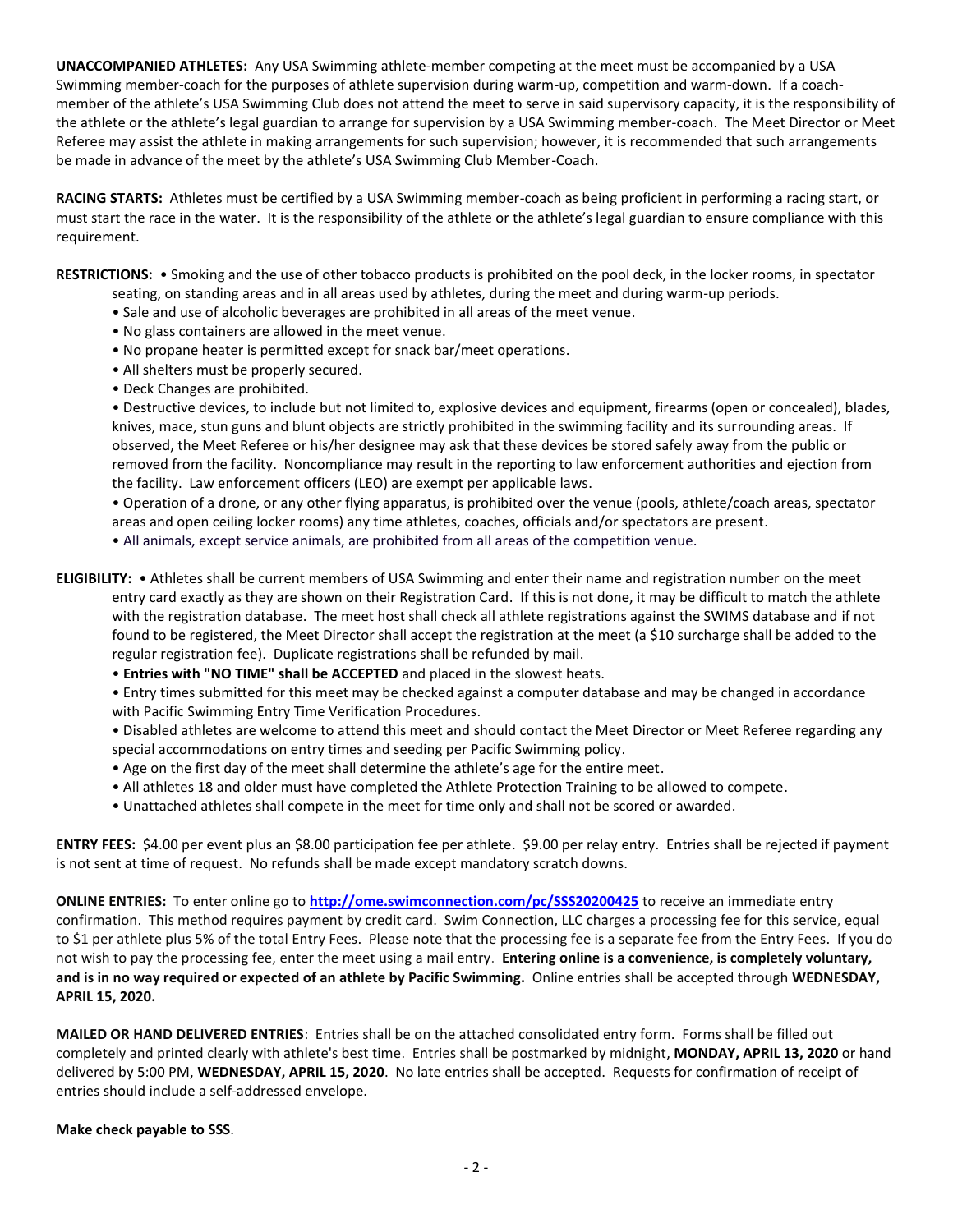#### **Mail entries to: SEBASTOPOL SEA SERPENTS Hand deliver entries to: Ives Pool c/o Sebastopol Sea Serpent P.O. BOX 2517 7400 Willow Street, SEBASTOPOL, CA 95473 Sebastopol, CA 95472**

# **ONLY BETWEEN HOURS OF 3:30-6:30 PM**

**CHECK-IN:** The meet shall be deck seeded. Athletes shall check-in at the Clerk-of-Course. No event shall be closed more than 30 minutes before the scheduled start of the session. Close of check-in for all remaining individual events shall be no more than 60 minutes before the estimated time of the start of the first heat of the event. Athletes who do not check in shall not be seeded and shall not be allowed to compete in that event.

**SCRATCHES:** Any athletes not reporting for or competing in an individual timed final event that they have checked in for shall not be penalized. Athletes who must withdraw from an event after it is seeded are requested to inform the referee immediately.

**AWARDS:** Awards shall be given to the athletes with the top eight (8) total points for each flight of each age group using Hy-Tek Age Group Points. If an athlete is scratched, no shows, or is disqualified for an event, the athlete shall get zero for the point score for that event.

**ADMISSION:** Free. A program will be available for a nominal fee.

**SNACK BAR & HOSPITALITY:** A snack bar will be available throughout the competition. Coaches and working deck officials will be provided lunch. Hospitality will serve refreshments to timers and volunteers.

**MISCELLANEOUS:** No overnight parking is allowed. Facilities will not be provided after meet hours. **PARKING IS NOT AVAILABLE AT THE VETERAN'S BUILDING/SEBASTOPOL CENTER FOR THE ART.**

**MINIMUM OFFICIALS:** At least seven days prior to the start of the meet, meet management (Meet Director and/or Meet Referee) shall contact a representative from each club participating in the meet, and provide a preliminary inventory of the officials that club is required to provide for each session. Each club shall, by the start of the meet, provide to the Meet Director or designee a list of Officials who have agreed to represent that club during each session of the meet.

At the meet, meet management shall conduct an inventory of officials, and shall compare the number of athletes entered in each session by each club with the number of officials present representing each club. If meet management certifies that a club has not provided sufficient officials for any session of the meet in accordance with the table below, excluding finals in a prelims and finals meet, the club shall be fined \$100 per missing official per session of the meet.

| Club athlete entered in session | <b>Trained and carded officials requested</b> |
|---------------------------------|-----------------------------------------------|
| $1 - 10$                        |                                               |
| $11 - 25$                       |                                               |
| 26-50                           |                                               |
| 51-75                           |                                               |
| 76-100                          |                                               |
| 100 or more                     |                                               |

\*Zone 3 shall include assigned and working Colorado, Intermediary/ Chief Timing Judge, and Computer operator in the count of officials for a session although these positions are not carded. Zone 3 shall accept un-carded Trainees in the count of officials for up to two sessions. Clubs may use officials "borrowed" from other clubs, or unattached officials at the meet who agree, to fulfill their obligation under the rule.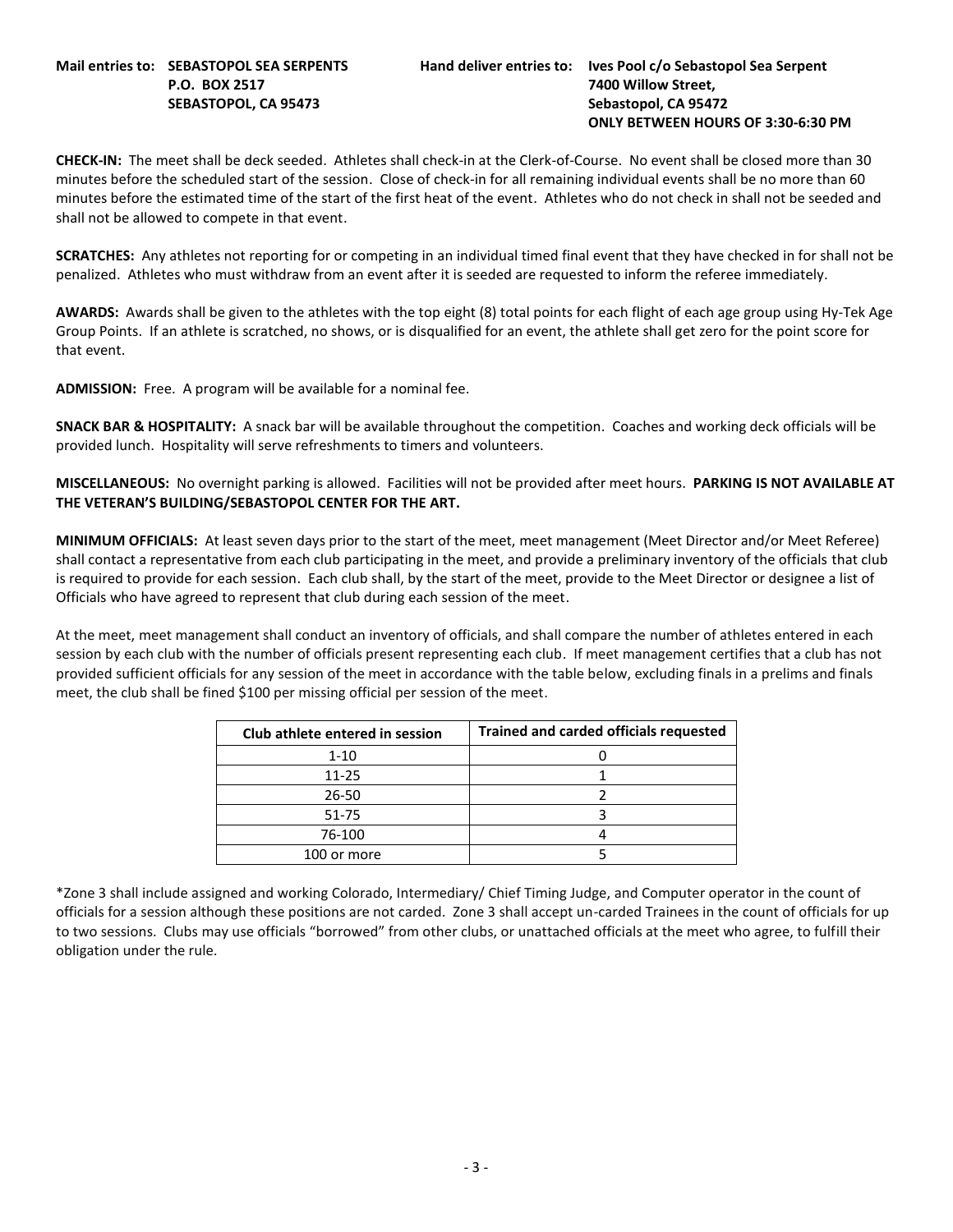# **EVENT SUMMARY**

| <b>Saturday and Sunday</b><br>(Events are same on both days. Athletes can choose same or different flight each day) |                                                                 |                      |                             |                                                                     |                          |                     |                            |  |  |  |
|---------------------------------------------------------------------------------------------------------------------|-----------------------------------------------------------------|----------------------|-----------------------------|---------------------------------------------------------------------|--------------------------|---------------------|----------------------------|--|--|--|
| 8/UNDER<br>A Flight                                                                                                 | 8/UNDER<br><b>B</b> Flight                                      | $9 - 10$<br>A Flight | $9 - 10$<br><b>B</b> Flight | $11 - 12$<br>A Flight                                               | 11-12<br><b>B</b> Flight | 13/OVER<br>A Flight | 13/OVER<br><b>B</b> Flight |  |  |  |
| 100 IM                                                                                                              | 100 IM                                                          | 100 IM               | 100 IM                      | 100 IM                                                              | 200 IM                   | 100 IM              | 200 IM                     |  |  |  |
| <b>25 FLY</b>                                                                                                       | <b>50 FLY</b>                                                   | <b>25 FLY</b>        | <b>50 FLY</b>               | <b>50 FLY</b>                                                       | <b>100 FLY</b>           | <b>50 FLY</b>       | <b>100 FLY</b>             |  |  |  |
| 25 BACK                                                                                                             | 50 BACK                                                         | 25 BACK              | 50 BACK                     | 50 BACK                                                             | 100 BACK                 | 50 BACK             | 100 BACK                   |  |  |  |
| 25 BRST                                                                                                             | 50 BRST                                                         | 25 BRST              | 50 BRST                     | 50 BRST<br><b>100 BRST</b>                                          |                          | 50 BRST             | <b>100 BRST</b>            |  |  |  |
| 25 FREE                                                                                                             | 50 FREE                                                         | 25 FREE              | 50 FREE                     | 50 FREE<br><b>100 FREE</b>                                          |                          | 50 FREE             | <b>100 FREE</b>            |  |  |  |
|                                                                                                                     | Saturday                                                        |                      |                             | Sunday                                                              |                          |                     |                            |  |  |  |
|                                                                                                                     | *10/under mixed 200 Free Relay<br>*11/over mixed 200 Free Relay |                      |                             | *10/under mixed 200 Medley Relay<br>*11/over mixed 200 Medley Relay |                          |                     |                            |  |  |  |

\*mixed gender

|                                 | <b>Saturday April 25</b>      |                        |                                 | <b>Sunday April 26</b>          |                           |  |
|---------------------------------|-------------------------------|------------------------|---------------------------------|---------------------------------|---------------------------|--|
| <b>WOMEN'S</b><br><b>EVENT#</b> | <b>EVENT</b>                  | MEN'S<br><b>EVENT#</b> | <b>WOMEN'S</b><br><b>EVENT#</b> | <b>EVENT</b>                    | <b>MEN</b><br><b>EVEN</b> |  |
| 1                               | 200 IM                        | $\overline{2}$         | 51                              | 200 IM                          | 52                        |  |
| 3                               | 100 IM                        | 4                      | 53                              | 100 IM                          | 54                        |  |
| 5                               | <b>100 Fly</b>                | 6                      | 55                              | 100 Fly                         | 56                        |  |
| $\overline{7}$                  | 50 Fly                        | 8                      | 57                              | <b>50 Fly</b>                   | 58                        |  |
| 9                               | 25 Fly                        | 10                     | 59                              | 25 Fly                          | 60                        |  |
| 11                              | 100 Back                      | 12                     | 61                              | 100 Back                        | 62                        |  |
| 13                              | 50 Back                       | 14                     | 63                              | 50 Back                         | 64                        |  |
| 15                              | 25 Back                       | 16                     | 65                              | 25 Back                         | 66                        |  |
| 17                              | 100 Breast                    | 18                     | 67                              | 100 Breast                      | 68                        |  |
| 19                              | 50 Breast                     | 20                     | 69                              | 50 Breast                       | 70                        |  |
| 21                              | 25 Breast                     | 22                     | 71                              | 25 Breast                       | 72                        |  |
| 23                              | 100 Free                      | 24                     | 73                              | 100 Free                        | 74                        |  |
| 25                              | 50 Free                       | 26                     | 75                              | 50 Free                         | 76                        |  |
| 27                              | 25 Free                       | 28                     | 77                              | 25 Free                         | 78                        |  |
|                                 |                               |                        |                                 |                                 |                           |  |
| 101                             | 11/Over Mixed 200 Free Relay  |                        | 201                             | 11/Over Mixed 200 Medley Relay  |                           |  |
| 102                             | 10/Under Mixed 200 Free Relay |                        | 202                             | 10/Under Mixed 200 Medley Relay |                           |  |

# **EVENTS**

|                             | <b>Saturday April 25</b>      |                        |                                 | <b>Sunday April 26</b>          |                        |
|-----------------------------|-------------------------------|------------------------|---------------------------------|---------------------------------|------------------------|
| <b>MEN'S</b><br><b>ENT#</b> | <b>EVENT</b>                  | MEN'S<br><b>EVENT#</b> | <b>WOMEN'S</b><br><b>EVENT#</b> | <b>EVENT</b>                    | MEN'S<br><b>EVENT#</b> |
| $\mathbf{1}$                | 200 IM                        | 2                      | 51                              | 200 IM                          | 52                     |
| $\overline{3}$              | 100 IM                        | 4                      | 53                              | 100 IM                          | 54                     |
| 5                           | 100 Fly                       | 6                      | 55                              | 100 Fly                         | 56                     |
| $\overline{7}$              | <b>50 Fly</b>                 | 8                      | 57                              | <b>50 Fly</b>                   | 58                     |
| 9                           | 25 Fly                        | 10                     | 59                              | 25 Fly                          | 60                     |
| $11\,$                      | 100 Back                      | 12                     | 61                              | 100 Back                        | 62                     |
| 13                          | 50 Back                       | 14                     | 63                              | 50 Back                         | 64                     |
| 15                          | 25 Back                       | 16                     | 65                              | 25 Back                         | 66                     |
| 17                          | 100 Breast                    | 18                     | 67                              | 100 Breast                      | 68                     |
| 19                          | 50 Breast                     | 20                     | 69                              | 50 Breast                       | 70                     |
| 21                          | 25 Breast                     | 22                     | 71                              | 25 Breast                       | 72                     |
| 23                          | 100 Free                      | 24                     | 73                              | 100 Free                        | 74                     |
| 25                          | 50 Free                       | 26                     | 75                              | 50 Free                         | 76                     |
| 27                          | 25 Free                       | 28                     | 77                              | 25 Free                         | 78                     |
|                             |                               |                        |                                 |                                 |                        |
| 101                         | 11/Over Mixed 200 Free Relay  |                        | 201                             | 11/Over Mixed 200 Medley Relay  |                        |
| 102                         | 10/Under Mixed 200 Free Relay |                        | 202                             | 10/Under Mixed 200 Medley Relay |                        |

Use the following URL to find the time standards: <http://www.pacswim.org/swim-meet-times/standards>